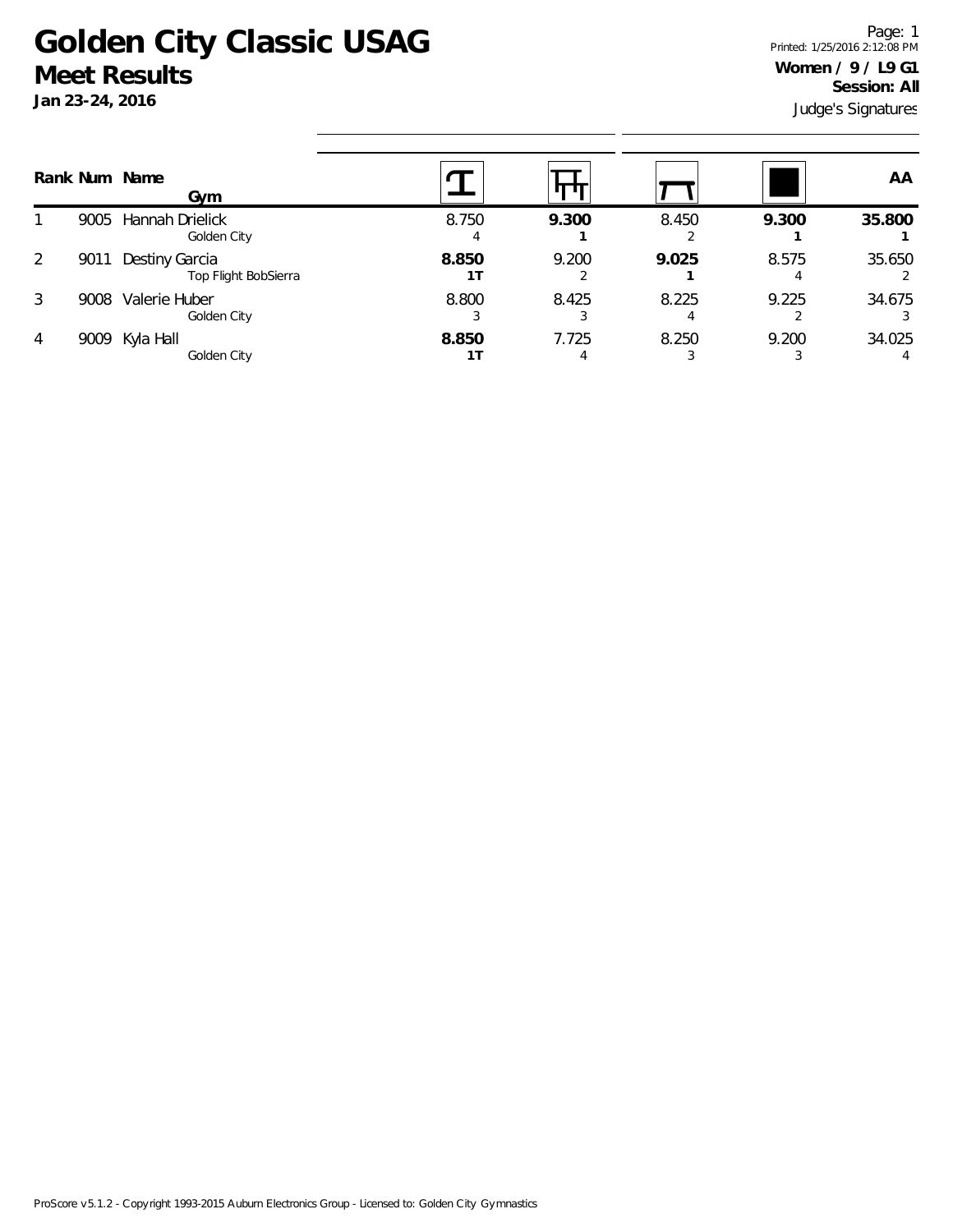## **Golden City Classic USAG Meet Results**

**Jan 23-24, 2016**

Judge's Signatures Page: 1 Printed: 1/25/2016 2:12:22 PM **Women / 9 / L9 G2 Session: All**

|                | Rank Num Name | Gym                                 |       |                         |       |             | AA     |
|----------------|---------------|-------------------------------------|-------|-------------------------|-------|-------------|--------|
|                | 9020          | Alisha Dudeck<br>Suncoast           | 8.400 | 8.275                   | 9.175 | 8.950       | 34.800 |
| 2              |               | 9006 Cierra Koehring<br>Golden City | 8.250 | 9.000                   | 8.650 | 8.650<br>41 | 34.550 |
| 3              | 9019          | Natalie Phanco<br>Suncoast          | 8.650 | 8.700                   | 8.100 | 8.750       | 34.200 |
| $\overline{4}$ | 9010          | Skye Hamilton<br>Golden City        | 9.000 | 0.000<br>4 <sub>1</sub> | 7.000 | 9.000       | 25.000 |
| 5              | 9007          | Cara Hunter<br>Golden City          | 0.000 | 0.000<br>4 <sub>1</sub> | 0.000 | 8.650<br>41 | 8.650  |